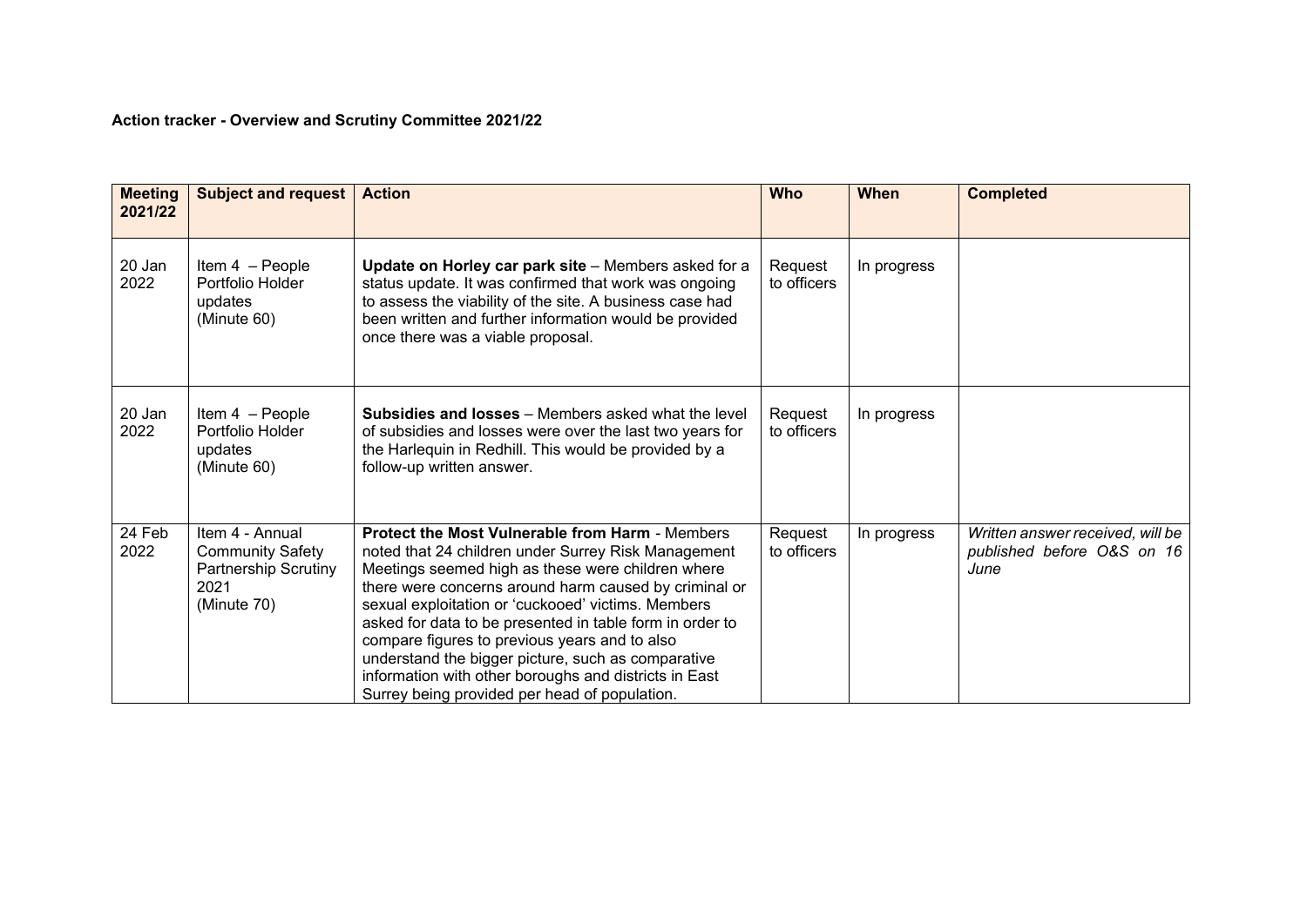| 24 Feb<br>2022 | Item 4 - Annual<br><b>Community Safety</b><br><b>Partnership Scrutiny</b><br>2021<br>(Minute 70) | Responding to domestic abuse - Members asked for<br>numbers of suicides in the borough as a whole.                                                                                                              | Request<br>to officers                           | In progress | <b>Response emailed to Members</b><br>on 29 March 2022. Copy of<br>answer on Mod.Gov Library<br>website.                                                    |
|----------------|--------------------------------------------------------------------------------------------------|-----------------------------------------------------------------------------------------------------------------------------------------------------------------------------------------------------------------|--------------------------------------------------|-------------|-------------------------------------------------------------------------------------------------------------------------------------------------------------|
| 24 Feb<br>2022 | Item 4 - Annual<br><b>Community Safety</b><br><b>Partnership Scrutiny</b><br>2021<br>(Minute 70) | Fraud and clear-up rates - Members asked how<br>Reigate and Banstead compared to other areas in<br>Surrey for cases and clear up rates for fraud and<br>burglary.                                               | Request<br>to Police<br>Borough<br>Comman<br>der | Completed   | Response emailed to Members<br>on 25 March 2022. Copy of<br>answer on Mod.Gov Library<br>website.                                                           |
| 24 Feb<br>2022 | Item 4 - Annual<br><b>Community Safety</b><br><b>Partnership Scrutiny</b><br>2021<br>(Minute 70) | Domestic abuse arrest rates and prosecution figures<br>- Members asked for arrest and prosecution rates for<br>domestic abuse                                                                                   | Request<br>to Police<br>Borough<br>Comman<br>der | Completed   | Response emailed to Members<br>on 25 March 2022. Copy of<br>answer on Mod.Gov Library<br>website.                                                           |
| 24 Feb<br>2022 | Item 4 - Annual<br><b>Community Safety</b><br><b>Partnership Scrutiny</b><br>2021<br>(Minute 70) | Party in Lower Kingswood - Members asked about<br>the outcome of the case involving a party in Lower<br>Kingswood. The Borough Commander said that he<br>would obtain some information to share with residents. | Request<br>to Police<br>Borough<br>Comman<br>der | In progress | The offender was found guilty.<br>The Borough Commander is<br>still waiting for information on<br>fine, sentence<br>the<br>and<br>possibility of an appeal. |
| 24 Feb<br>2022 | Item 4 - Annual<br><b>Community Safety</b><br><b>Partnership Scrutiny</b><br>2021<br>(Minute 70) | Key contacts - Committee members requested that key<br>contacts for local teams be shared with all councillors.<br>The Borough Commander said that he would send an<br>updated list with photos.                | Request<br>to Police<br>Borough<br>Comman<br>der | Completed   | Response emailed to Members<br>on 25 March 2022. Copy of<br>answer on Mod. Gov Library<br>website.                                                          |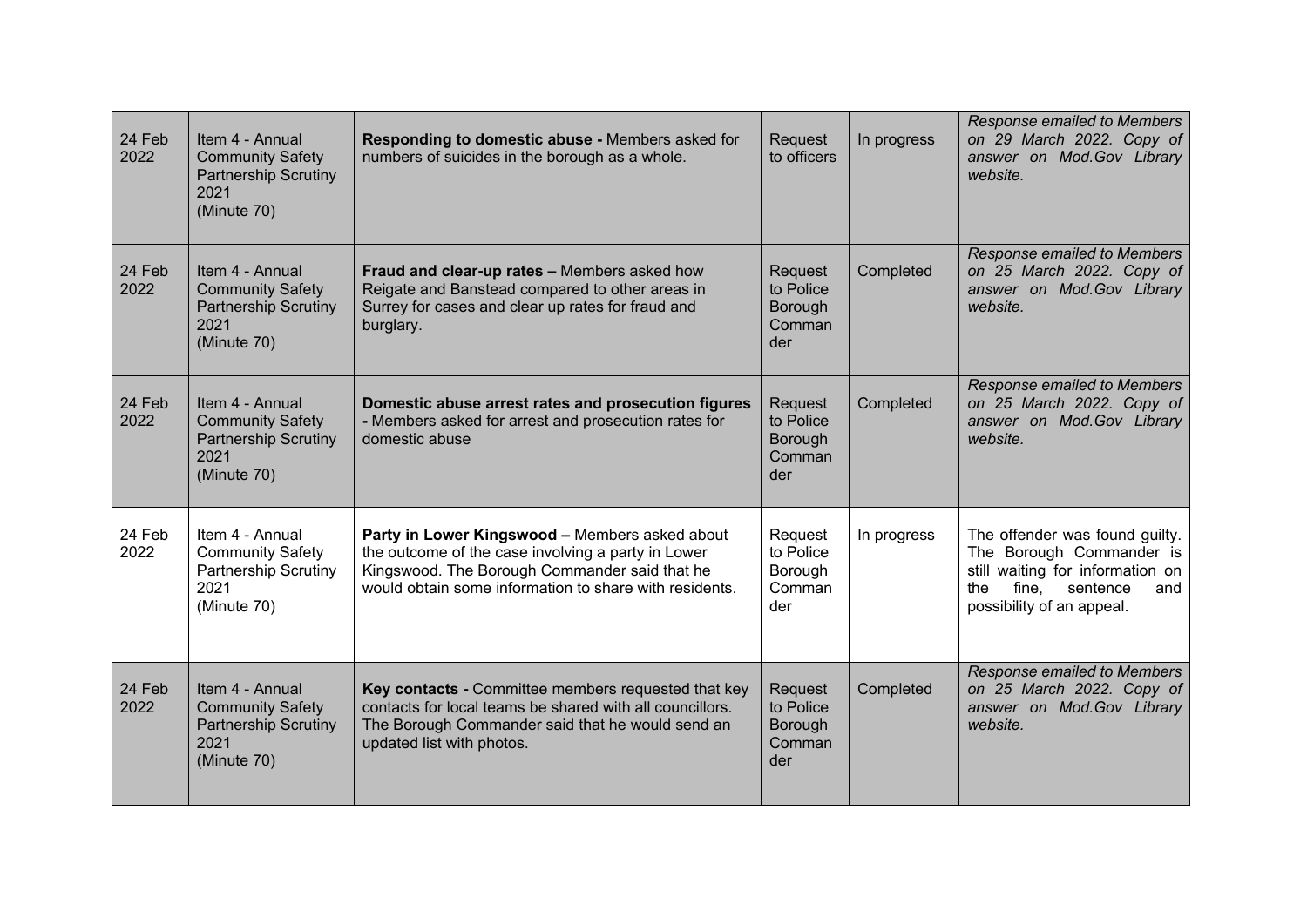| 17 Mar<br>2022 | Item $5 -$ Place<br>Portfolio holders<br>Update<br>(Minute 78) | <b>Energy Efficiency -</b><br>Members asked whether the Council would review<br>lighting and the use of LED lights in newly constructed<br>houses and extensions. It was confirmed that most<br>homes already had LED lighting and that LED lighting<br>was used as standard on new buildings. Building Control<br>would need to be consulted regarding the use of LED<br>lighting in extensions.<br>Members also asked about the installation of Electric<br>Vehicle chargers in extensions; this question would also<br>be answered after the meeting. | Request<br>to officers | In progress | Written answer received, will be<br>published before O&S on 16<br>June |
|----------------|----------------------------------------------------------------|----------------------------------------------------------------------------------------------------------------------------------------------------------------------------------------------------------------------------------------------------------------------------------------------------------------------------------------------------------------------------------------------------------------------------------------------------------------------------------------------------------------------------------------------------------|------------------------|-------------|------------------------------------------------------------------------|
| 17 Mar<br>2022 | Item $5 -$ Place<br>Portfolio holders<br>Update<br>(Minute 78) | <b>Council Projects-</b><br>Members would like to see the underlying financial<br>outturn on the completion of projects. It was confirmed<br>that this information would be made available.                                                                                                                                                                                                                                                                                                                                                              | Request<br>to officers | In progress | Written answer received, will be<br>published before O&S on 16<br>June |
| 17 Mar<br>2022 | Item $5 -$ Place<br>Portfolio holders<br>Update<br>(Minute 78) | Refuse, Recycling and Cleansing -<br>Members referenced the recycling data stating that 58%<br>had been reached for doorstep recycling and asked if<br>the data could be broken down e.g., what is the<br>recycling rate for household rubbish excluding garden<br>waste. The Leader confirmed that the service was<br>looking to provide a wider recycling service for flats and<br>the Head of Neighbourhood Services could provide a<br>more detailed written answer after the meeting.                                                               | Request<br>to officers | In progress | Written answer received, will be<br>published before O&S on 16<br>June |